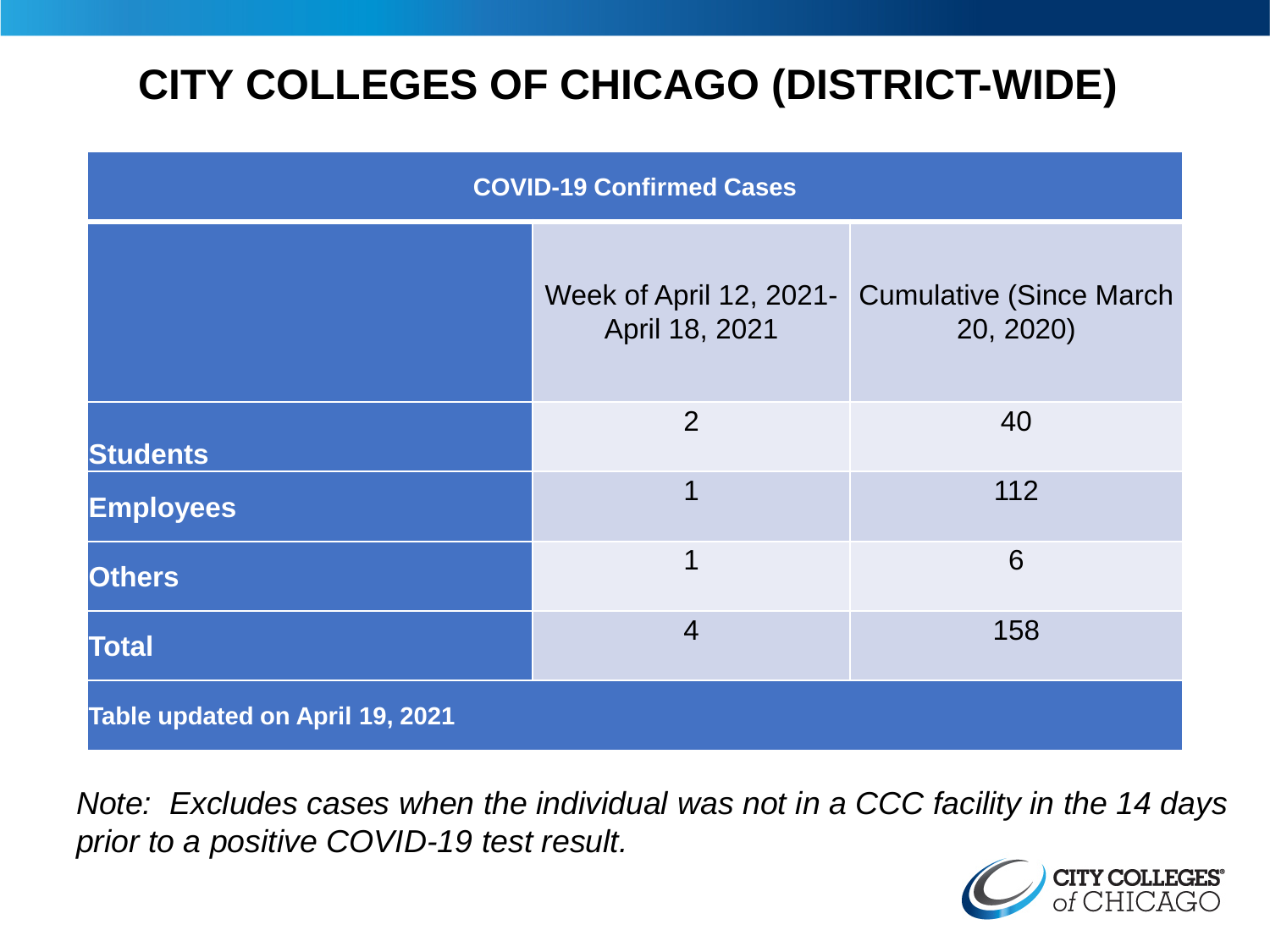# **DALEY COLLEGE**

| <b>COVID-19 Confirmed Cases</b> |                                           |                                              |
|---------------------------------|-------------------------------------------|----------------------------------------------|
|                                 | Week of April 12, 2021-<br>April 18, 2021 | <b>Cumulative (Since March)</b><br>20, 2020) |
| <b>Students</b>                 | $\overline{0}$                            | $\overline{0}$                               |
| <b>Employees</b>                | $\overline{0}$                            | 15                                           |
| <b>Others</b>                   | $\overline{0}$                            | $\overline{0}$                               |
| <b>Total</b>                    | $\overline{0}$                            | 15                                           |
| Table updated on April 19, 2021 |                                           |                                              |

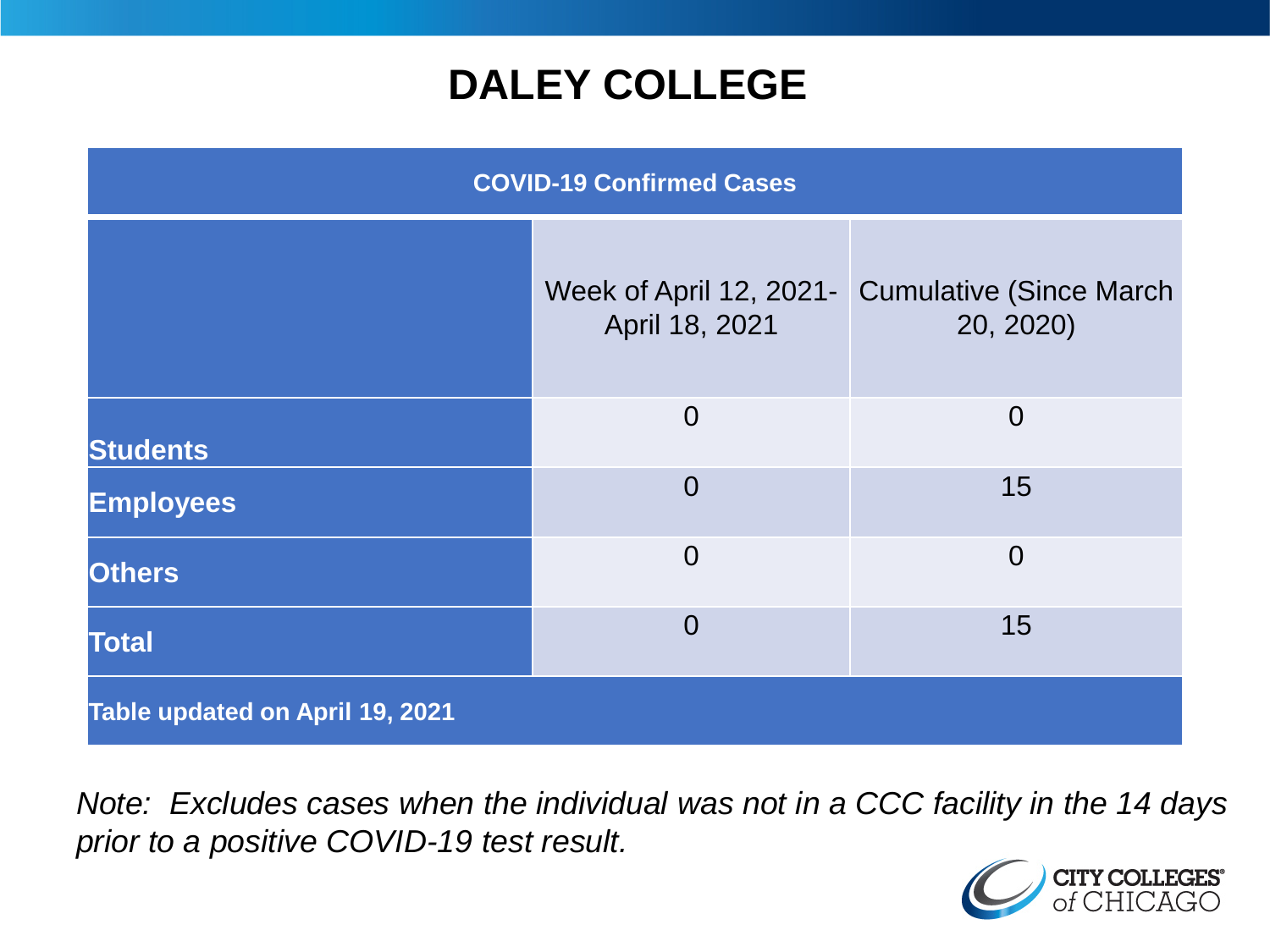# **HAROLD WASHINGTON COLLEGE**

| <b>COVID-19 Confirmed Cases</b> |                                           |                                              |
|---------------------------------|-------------------------------------------|----------------------------------------------|
|                                 | Week of April 12, 2021-<br>April 18, 2021 | <b>Cumulative (Since March)</b><br>20, 2020) |
| <b>Students</b>                 | $\overline{0}$                            | $\overline{7}$                               |
| <b>Employees</b>                | $\Omega$                                  | 10                                           |
| <b>Others</b>                   | $\overline{0}$                            | $\overline{2}$                               |
| <b>Total</b>                    | $\Omega$                                  | 19                                           |
| Table updated on April 19, 2021 |                                           |                                              |

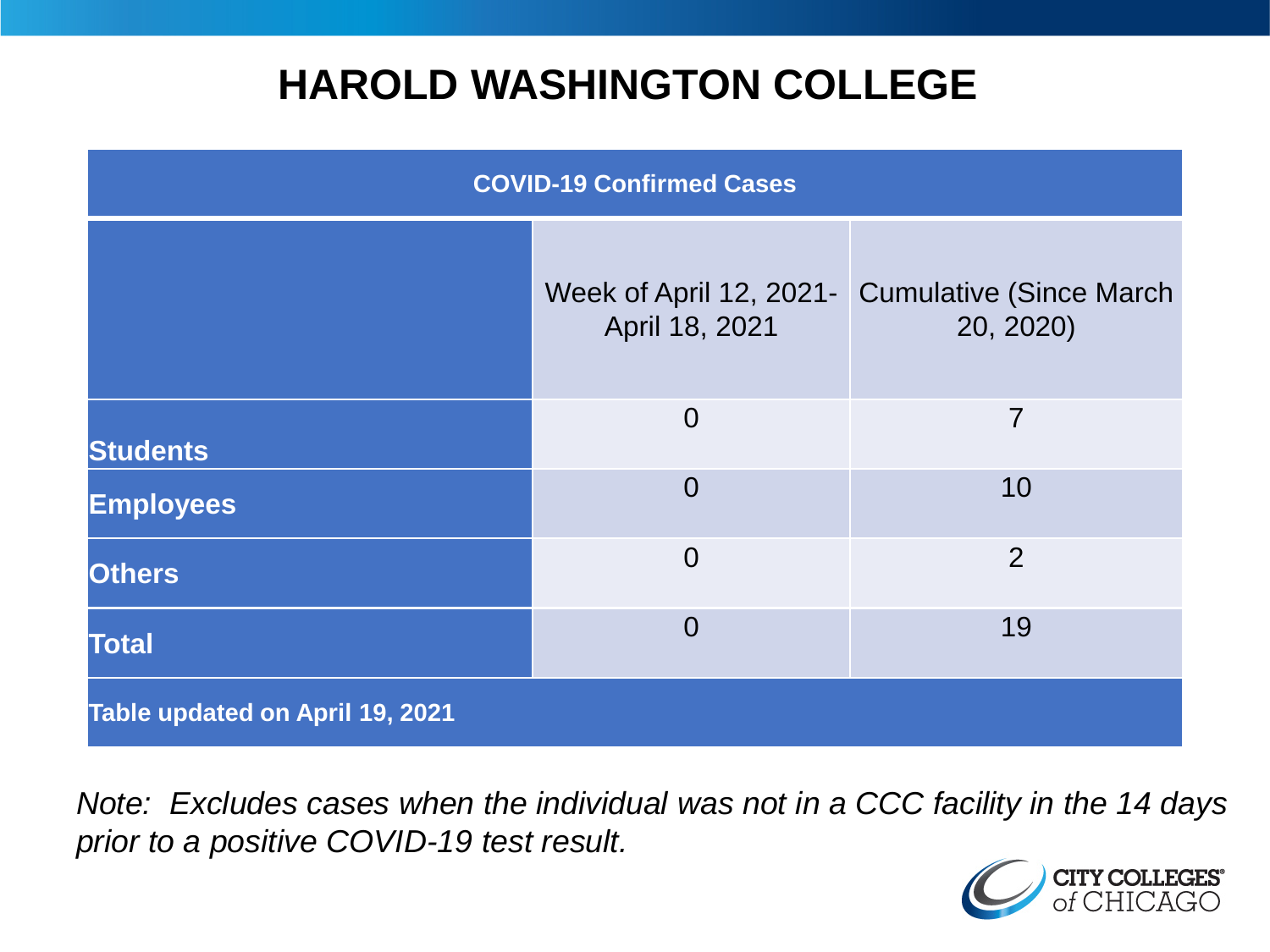# **KENNEDY-KING COLLEGE**

| <b>COVID-19 Confirmed Cases</b> |                                           |                                              |
|---------------------------------|-------------------------------------------|----------------------------------------------|
|                                 | Week of April 12, 2021-<br>April 18, 2021 | <b>Cumulative (Since March)</b><br>20, 2020) |
| <b>Students</b>                 | $\overline{0}$                            | 7                                            |
| <b>Employees</b>                | $\overline{0}$                            | 16                                           |
| <b>Others</b>                   | 1                                         | 1                                            |
| <b>Total</b>                    | 1                                         | 24                                           |
| Table updated on April 19, 2021 |                                           |                                              |

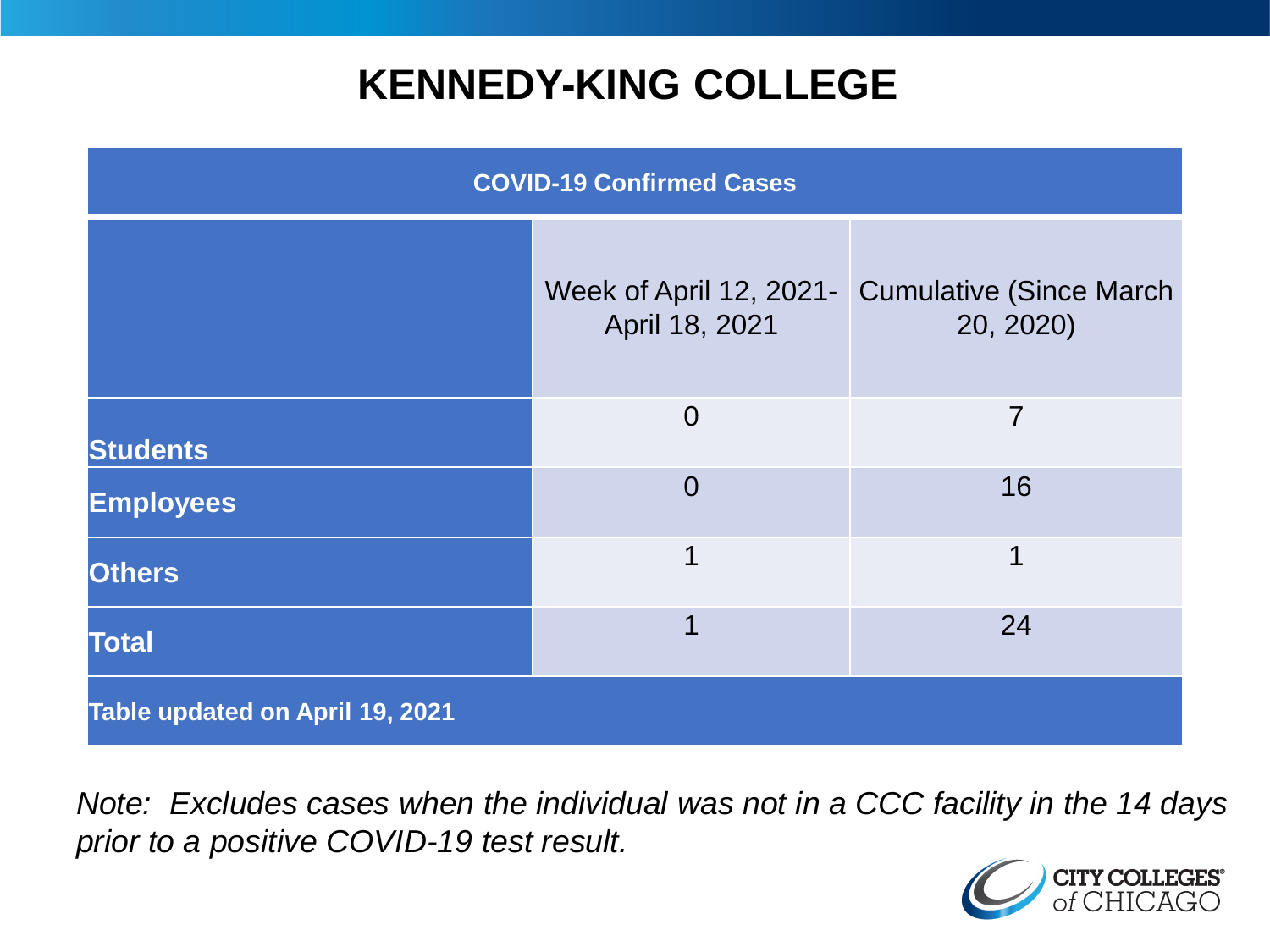# **MALCOLM X COLLEGE**

| <b>COVID-19 Confirmed Cases</b> |                                           |                                             |
|---------------------------------|-------------------------------------------|---------------------------------------------|
|                                 | Week of April 12, 2021-<br>April 18, 2021 | <b>Cumulative (Since March</b><br>20, 2020) |
| <b>Students</b>                 | 1                                         | 19                                          |
| <b>Employees</b>                | 1                                         | 24                                          |
| <b>Others</b>                   | $\overline{0}$                            | 1                                           |
| <b>Total</b>                    | $\overline{2}$                            | 44                                          |
| Table updated on April 19, 2021 |                                           |                                             |

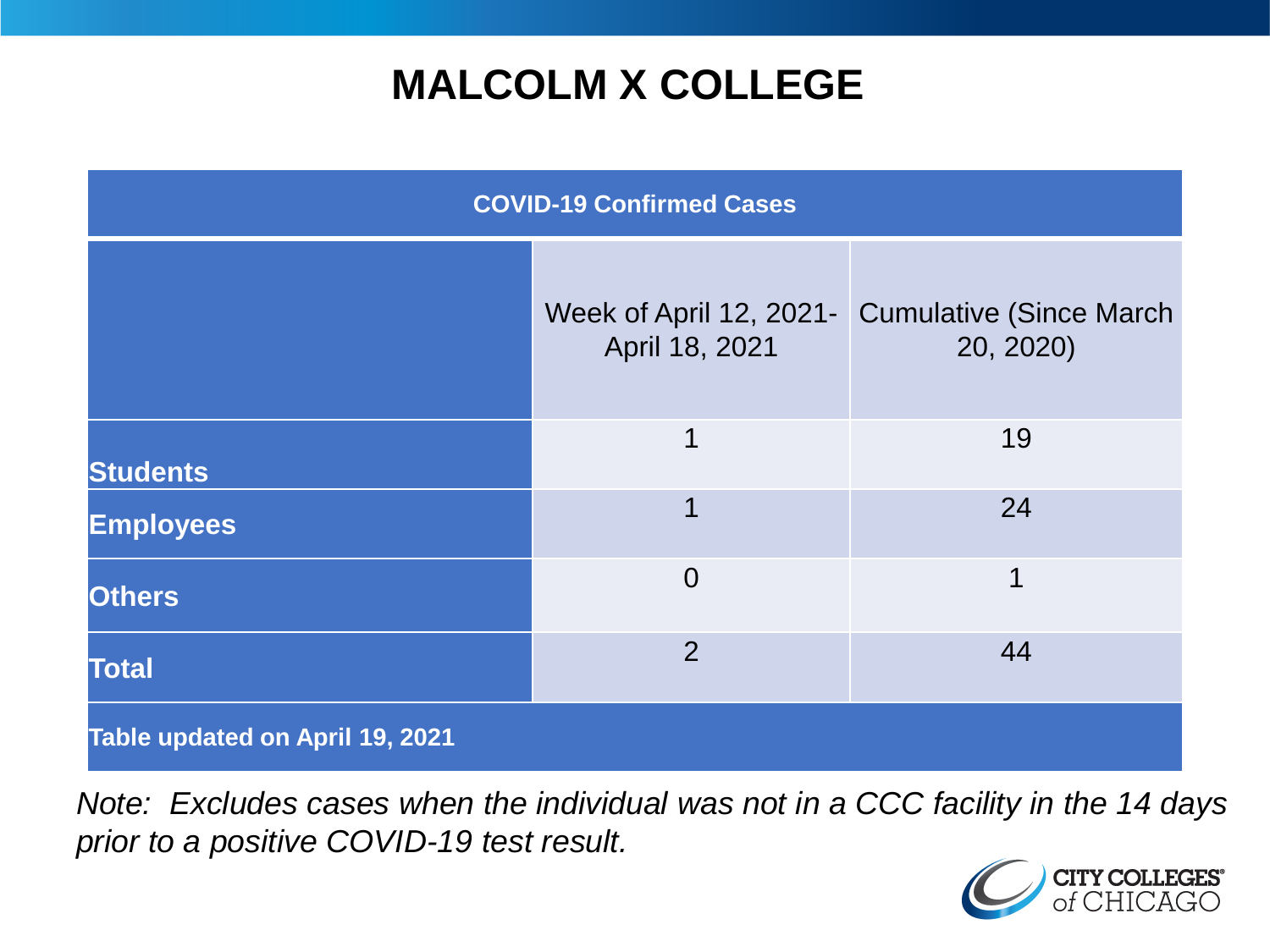# **OLIVE-HARVEY COLLEGE**

| <b>COVID-19 Confirmed Cases</b> |                                           |                                              |
|---------------------------------|-------------------------------------------|----------------------------------------------|
|                                 | Week of April 12, 2021-<br>April 18, 2021 | <b>Cumulative (Since March)</b><br>20, 2020) |
| <b>Students</b>                 | $\overline{0}$                            | 2                                            |
| <b>Employees</b>                | $\Omega$                                  | 18                                           |
| <b>Others</b>                   | $\overline{0}$                            | $\overline{0}$                               |
| <b>Total</b>                    | $\overline{0}$                            | 20                                           |
| Table updated on April 19, 2021 |                                           |                                              |

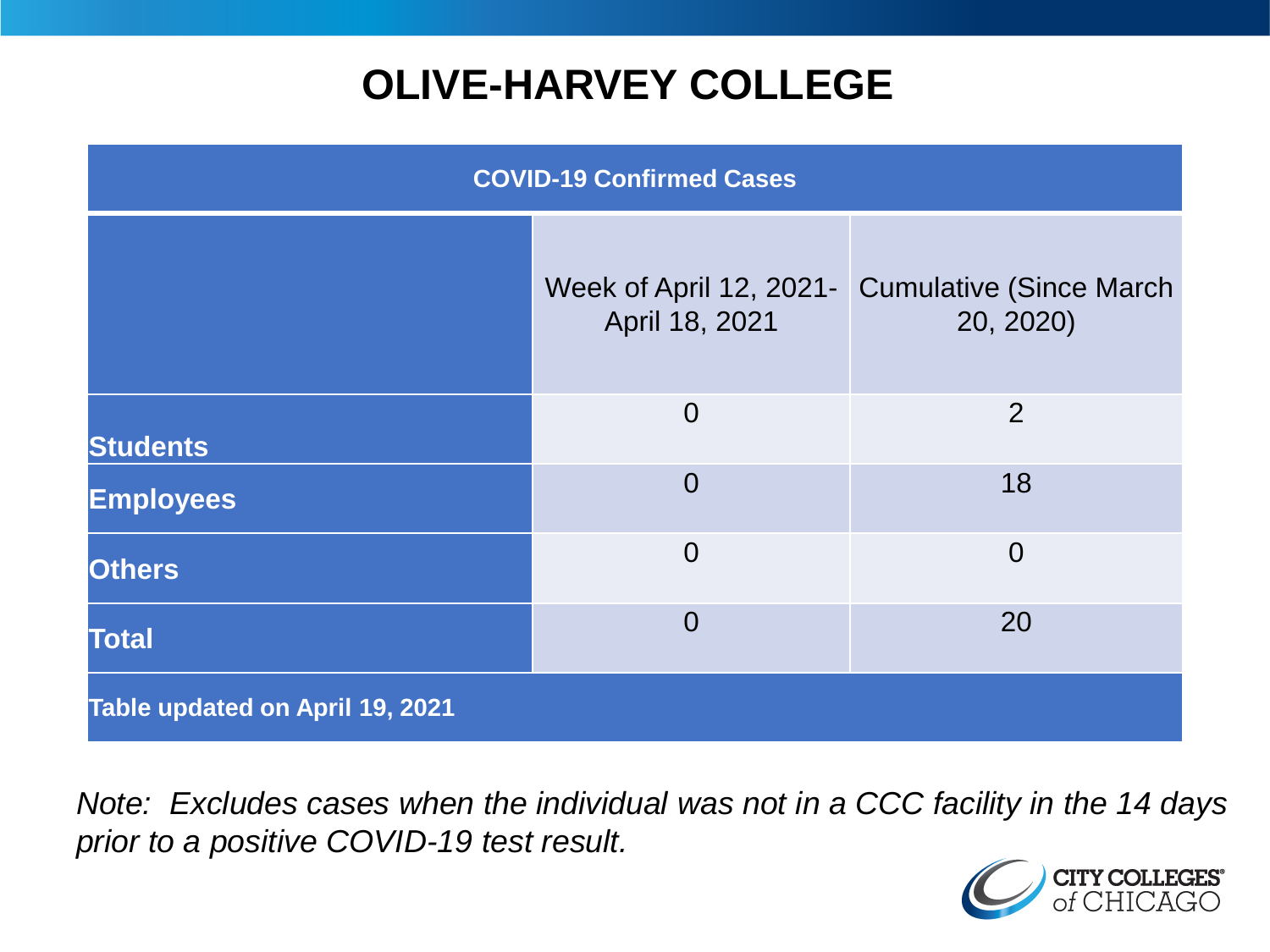# **TRUMAN COLLEGE**

| <b>COVID-19 Confirmed Cases</b> |                                           |                                             |
|---------------------------------|-------------------------------------------|---------------------------------------------|
|                                 | Week of April 12, 2021-<br>April 18, 2021 | <b>Cumulative (Since March</b><br>20, 2020) |
| <b>Students</b>                 | 1                                         | $\overline{4}$                              |
| <b>Employees</b>                | $\overline{0}$                            | 18                                          |
| <b>Others</b>                   | $\overline{0}$                            | $\overline{0}$                              |
| <b>Total</b>                    | 1                                         | 22                                          |
| Table updated on April 19, 2021 |                                           |                                             |

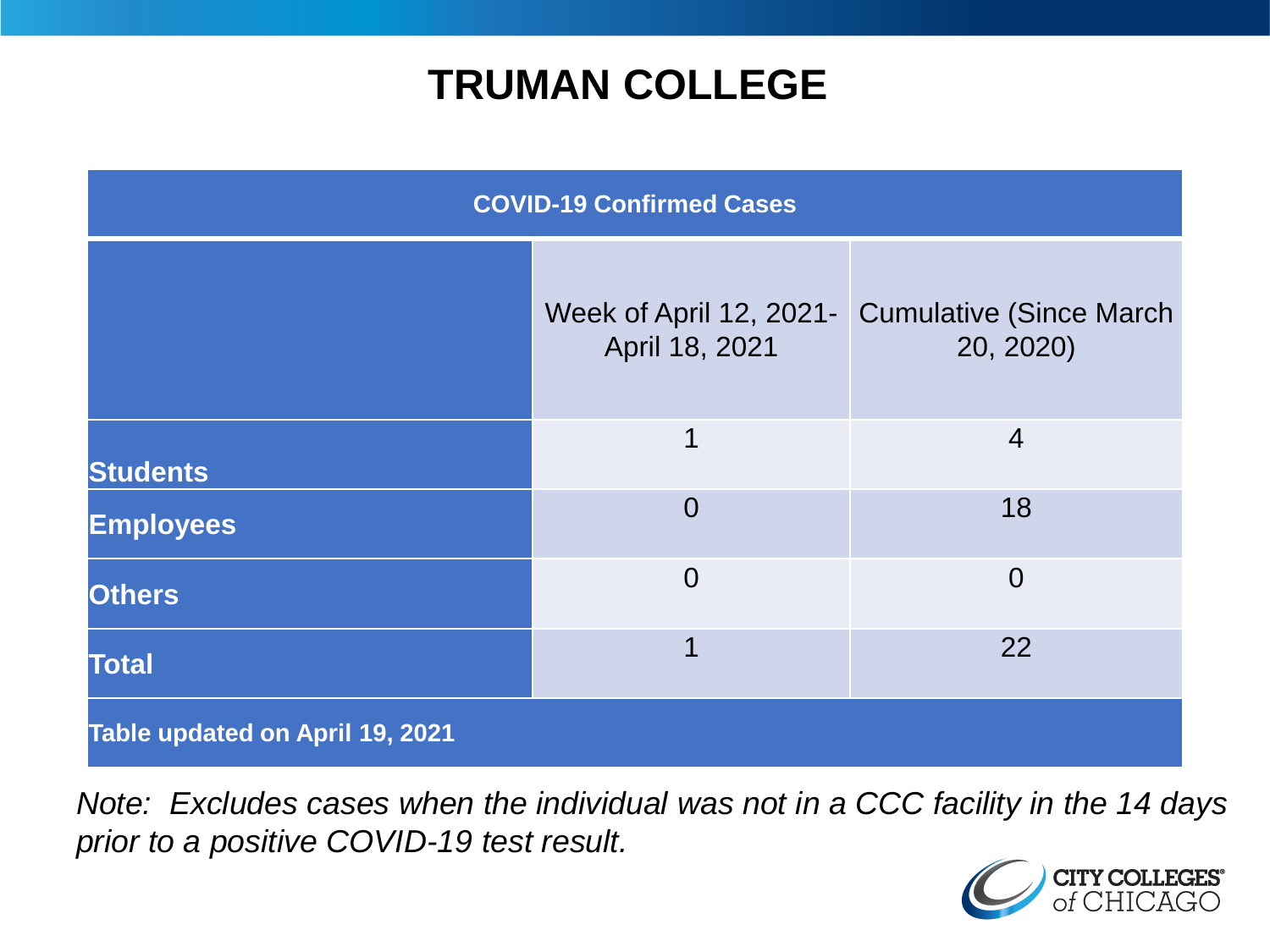# **WRIGHT COLLEGE**

| <b>COVID-19 Confirmed Cases</b> |                                           |                                              |
|---------------------------------|-------------------------------------------|----------------------------------------------|
|                                 | Week of April 12, 2021-<br>April 18, 2021 | <b>Cumulative (Since March)</b><br>20, 2020) |
| <b>Students</b>                 | $\overline{0}$                            | 1                                            |
| <b>Employees</b>                | $\overline{0}$                            | 11                                           |
| <b>Others</b>                   | $\overline{0}$                            | $\overline{0}$                               |
| <b>Total</b>                    | $\Omega$                                  | 12                                           |
| Table updated on April 19, 2021 |                                           |                                              |